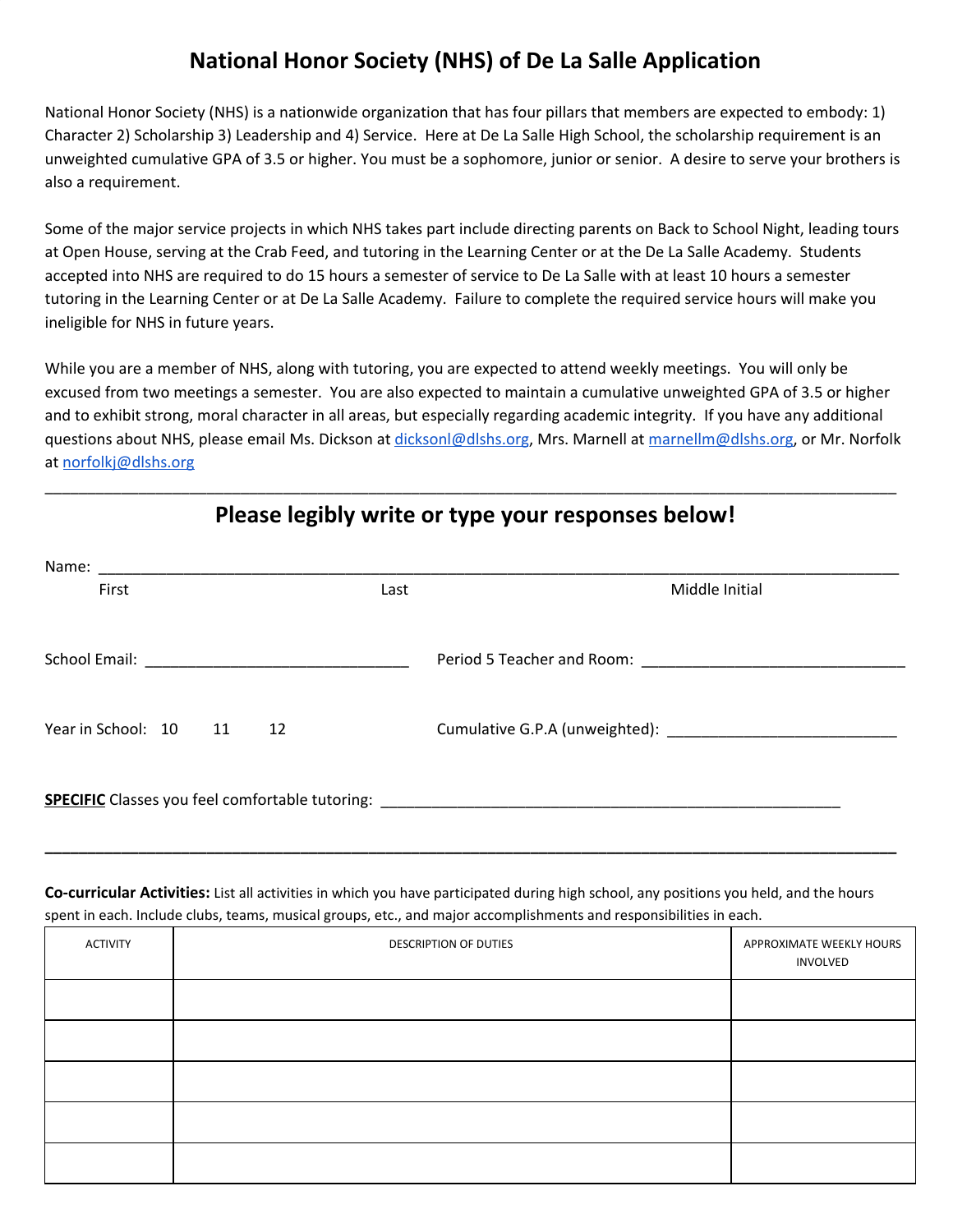## (If you need more space, attach a separate sheet of paper)

**Service Activities:** List all service activities in which you have participated but that were *not* required by DLS (such as SIP and service-learning projects). These can be service projects done with a group either in or out of school or individual projects where you performed services. Generally speaking, service activities are those that are done for or on behalf of others (not including family members) for which no compensation has been given. Please briefly explain the work you did in each activity in the right-hand column.

| SERVICE ACTIVITY | <b>DESCRIPTION OF DUTIES</b> | APPROXIMATE<br><b>HOURS</b><br><b>INVOLVED</b> |
|------------------|------------------------------|------------------------------------------------|
|                  |                              |                                                |
|                  |                              |                                                |
|                  |                              |                                                |
|                  |                              |                                                |

(If you need more space, attach a separate sheet of paper)

## **Personal Statement:**

On an attached sheet of paper typed out, and in NO MORE than 1 page, please discuss the following topics:

1. Choose one of the service activities you listed and discuss why you chose to do this activity and any benefits YOU received from doing this activity.

2. The National Honor Society has approximately 30 members. Can you think of a service activity in which this entire group could participate? What would that activity be?

3. Discuss the strengths that would allow you to tutor another student.

4. Discuss why you want to be a part of NHS.

**DLS Teacher Recommendation:** Please have one teacher (not coach) sign below that you are a man of strong Character, Leadership, and Scholarship.

| <b>DLS Teacher Signature:</b> |  |
|-------------------------------|--|
|                               |  |

**DLS Teacher Printed: \_\_\_\_\_\_\_\_\_\_\_\_\_\_\_\_\_\_\_\_\_\_\_\_\_\_\_\_\_\_\_\_\_\_\_\_\_\_\_\_\_\_\_\_\_\_\_\_\_\_\_\_\_\_\_\_**

Student's signature: I certify that all information in my application, including my personal statement, is my own work, factually true, and honestly presented. Please also talk with one teacher who knows you and can speak to your character. Have them sign **and print their name below.**

| Signature:        | Date: |
|-------------------|-------|
| Parent Signature: | Date: |

**Please submit your completed application to Mrs. Marnell (room 506) by March 1, 2019.**